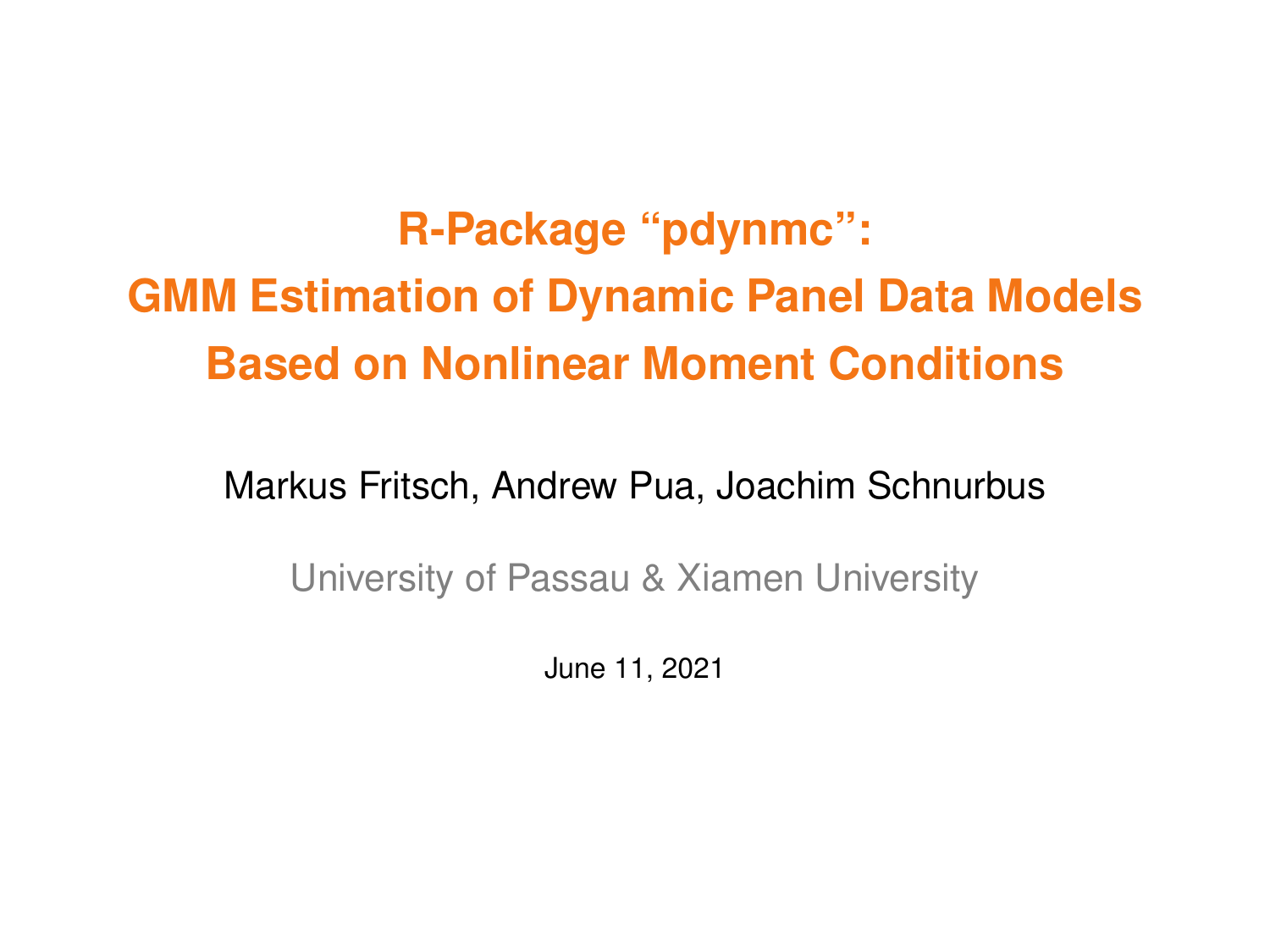# **Outline**



## **[GMM estimation](#page-4-0)**



**Package pdynmc [— a first tour](#page-10-0)**

## **[Conclusion](#page-21-0)**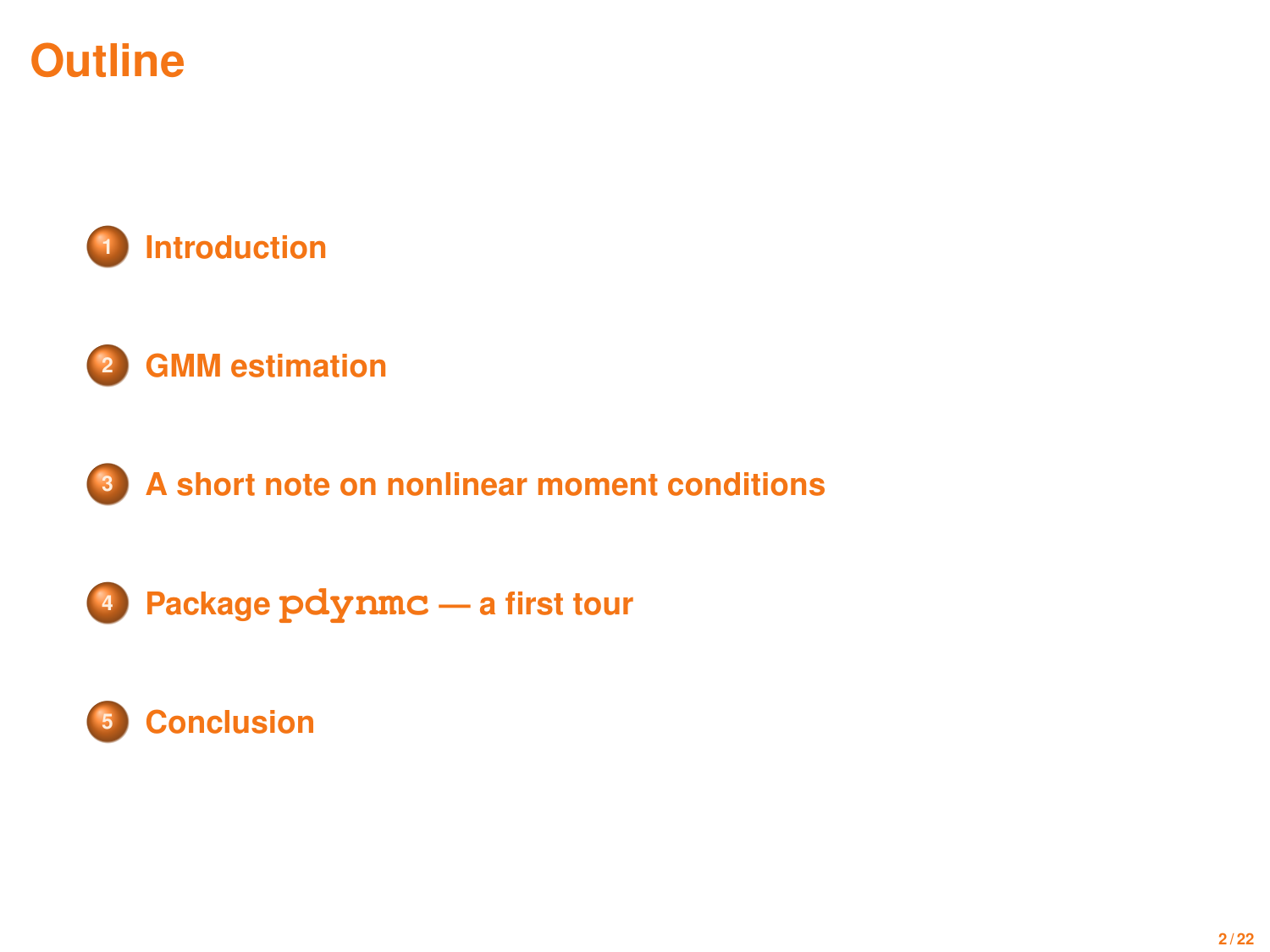# <span id="page-2-0"></span>**What is pdynmc?**

- **pdynmc**  $\rightarrow$  panel data
- **pdynmc**  $\rightarrow$  (linear) dynamic models  $\Rightarrow$  GMM
- $\mathsf{pdynmc}\ \rightarrow$  (linear and/or) nonlinear moment conditions (w.r.t.  $\alpha_j,\beta_k$ )

pdynmc is intended to efficiently estimate models like

$$
y_{i,t} = \alpha_1 y_{i,t-1} + \ldots + \alpha_p y_{i,t-p}
$$
  
+  $\beta_1 x_{i,t^*,1}^* + \ldots + \beta_q x_{i,t^*,q}^* + \underbrace{\eta_i + \varepsilon_{i,t}}_{u_{i,t}}$ 

where

- *x* means that we allow for endogenous, predetermined, and/or exogenous covariates (could also be time/etc. dummies), and
- *t* means that arbitrary lags of the covariates can be included.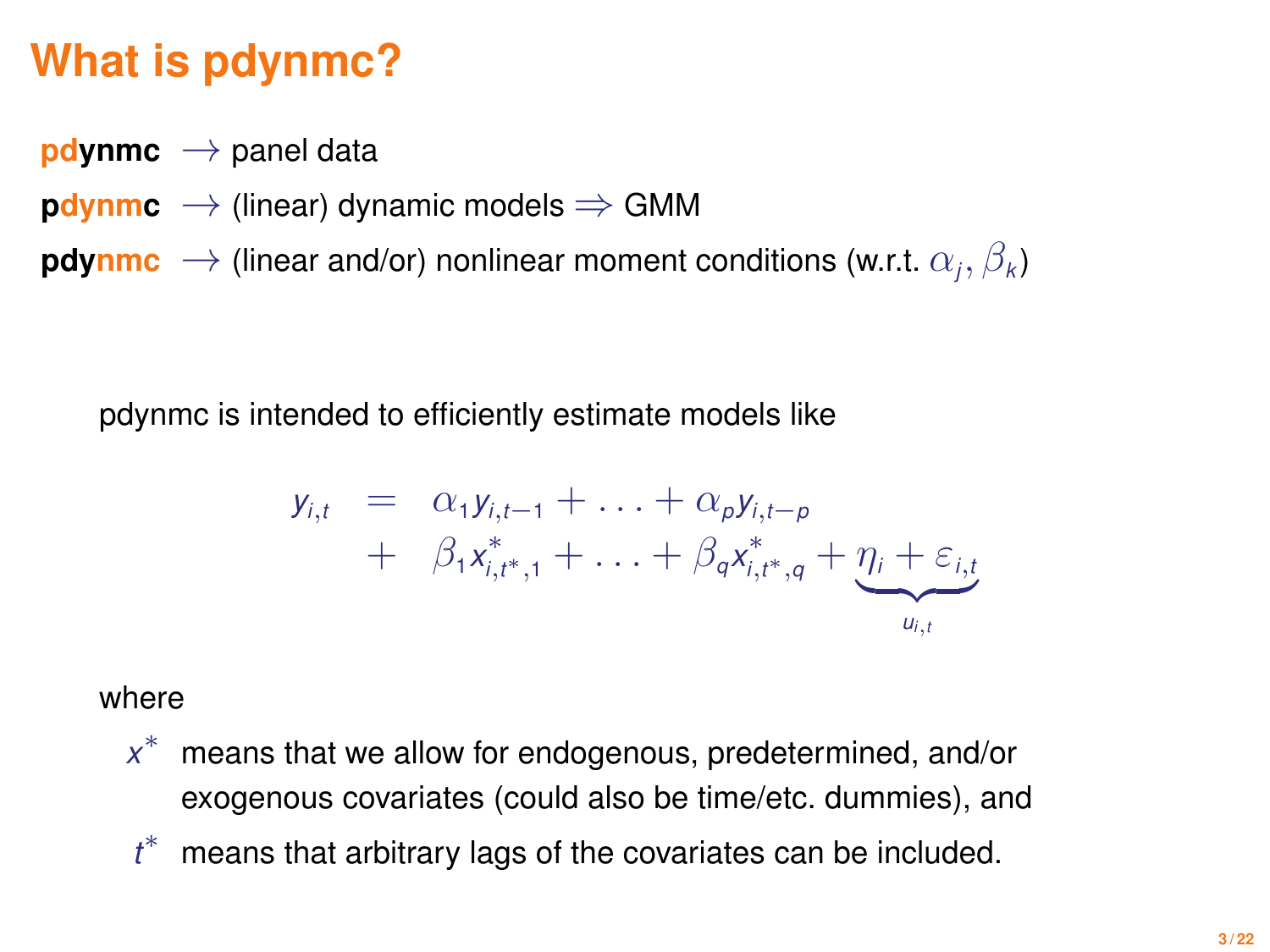# **Key features of pdynmc (and conclusion)**

pdynmc allows for GMM estimation of linear dynamic panel data models based on linear and/or nonlinear moment conditions and provides the following features:

- R-package  $\Rightarrow$  open source.  $\bullet$
- Comprehensive control over all configuration/specification decisions.  $\bullet$
- Can handle arbitrary unbalancedness (given moment conditions can be  $\bullet$ derived).
- State-of-the-art estimation (iterated GMM, Hansen & Lee, 2020) of linear dynamic panel data models.
- Specification tests and analysis of stability of coefficient estimates.
- **•** Panel structure analysis (visualizations and figures).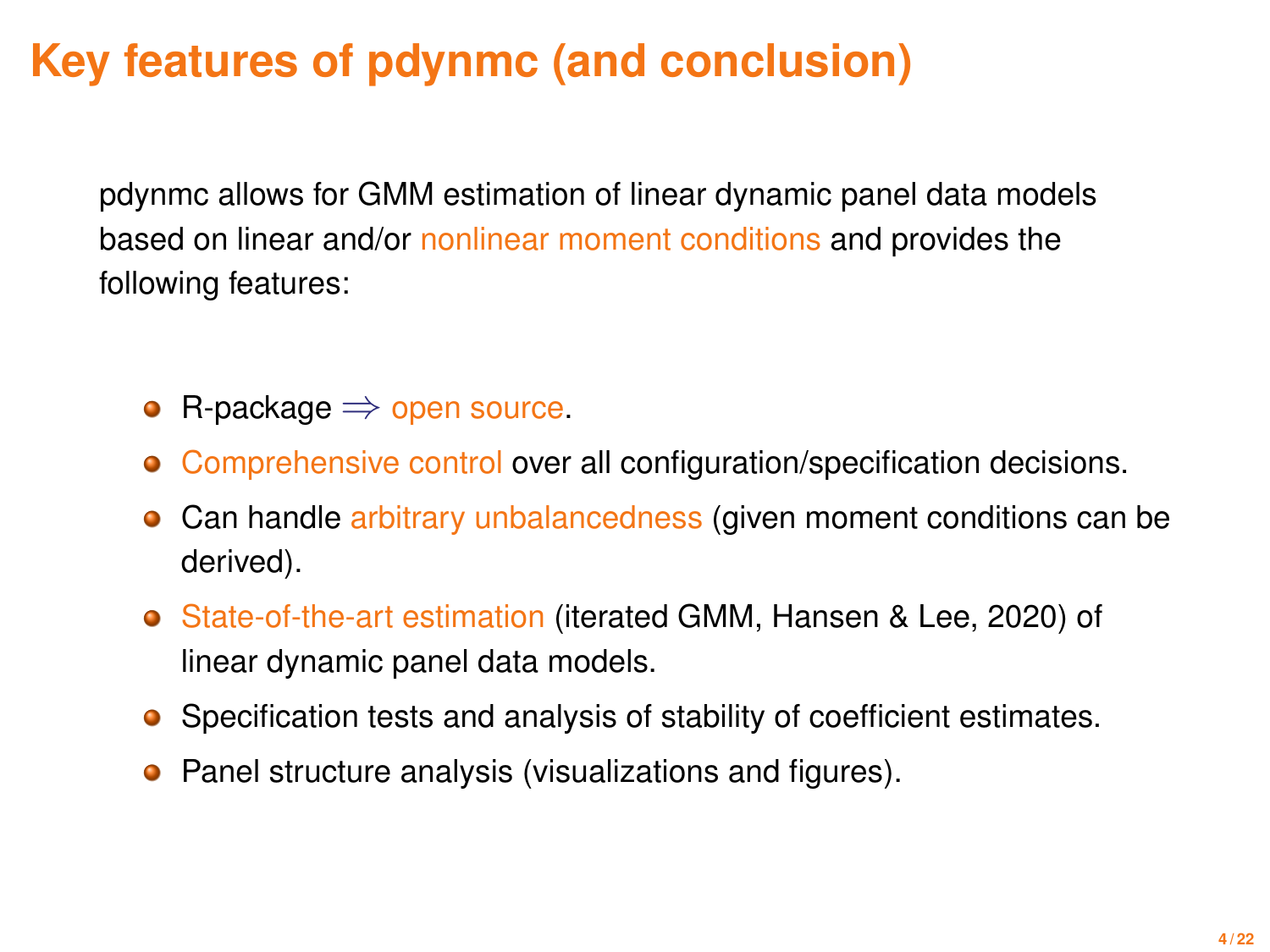# <span id="page-4-0"></span>**GMM estimation, moment conditions, assumptions**

GMM estimation is performed by minimizing the objective function

$$
\mathbf{L}=\overline{\mathbf{m}}'\cdot\mathbf{W}\cdot\overline{\mathbf{m}}
$$

where

 $\overline{\mathbf{m}}$  is the sample analogon to the population moment conditions  $E(\cdot)$ , **W** is the (moment condition) weighting matrix.

The moment conditions are derived from different (sets of) assumptions.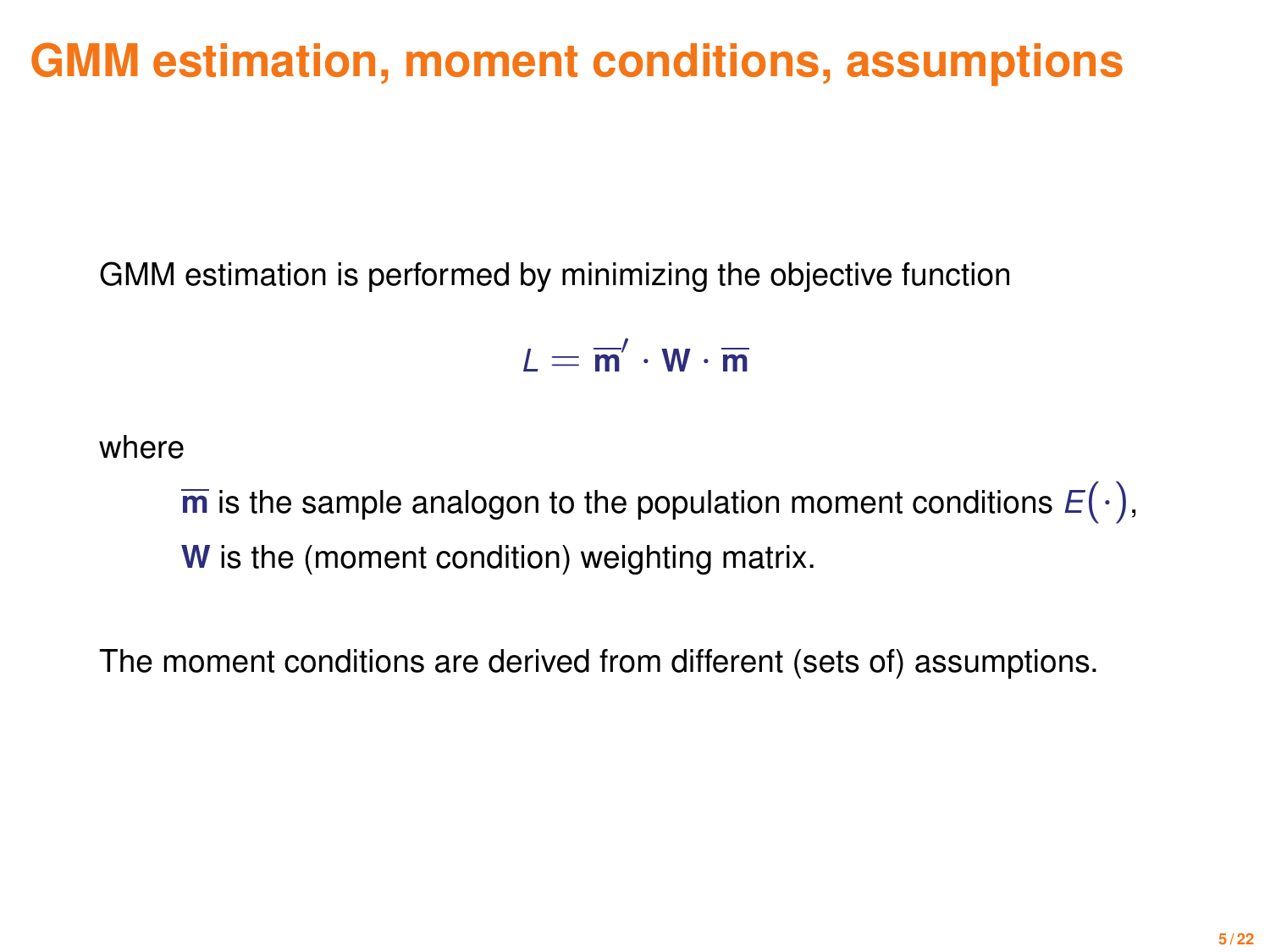## **Sets of assumptions**

**A1** (Ahn & Schmidt, 1995):

The data are independently distributed across *i*,

$$
E(\eta_i) = 0, \quad i = 1, ..., n,
$$
  
\n
$$
E(\varepsilon_{i,t}) = 0, \quad i = 1, ..., n, \ t = 2, ..., T,
$$
  
\n
$$
E(\varepsilon_{i,t} \cdot \eta_i) = 0, \quad i = 1, ..., n, \ t = 2, ..., T,
$$
  
\n
$$
E(\varepsilon_{i,t} \cdot \varepsilon_{i,s}) = 0, \quad i = 1, ..., n, \ t \neq s,
$$
  
\n
$$
E(y_{i,1} \cdot \varepsilon_{i,t}) = 0, \quad i = 1, ..., n, \ t = 2, ..., T,
$$
  
\n
$$
n \to \infty, \text{ while } T \text{ is fixed, such that } \frac{T}{n} \to 0.
$$

**A2** (Arellano, 2003; Kiviet, 2007; Bun & Sarafidis, 2015):

$$
E(\Delta y_{i,t} \cdot \eta_i) = 0, \quad i = 1,\ldots,n.
$$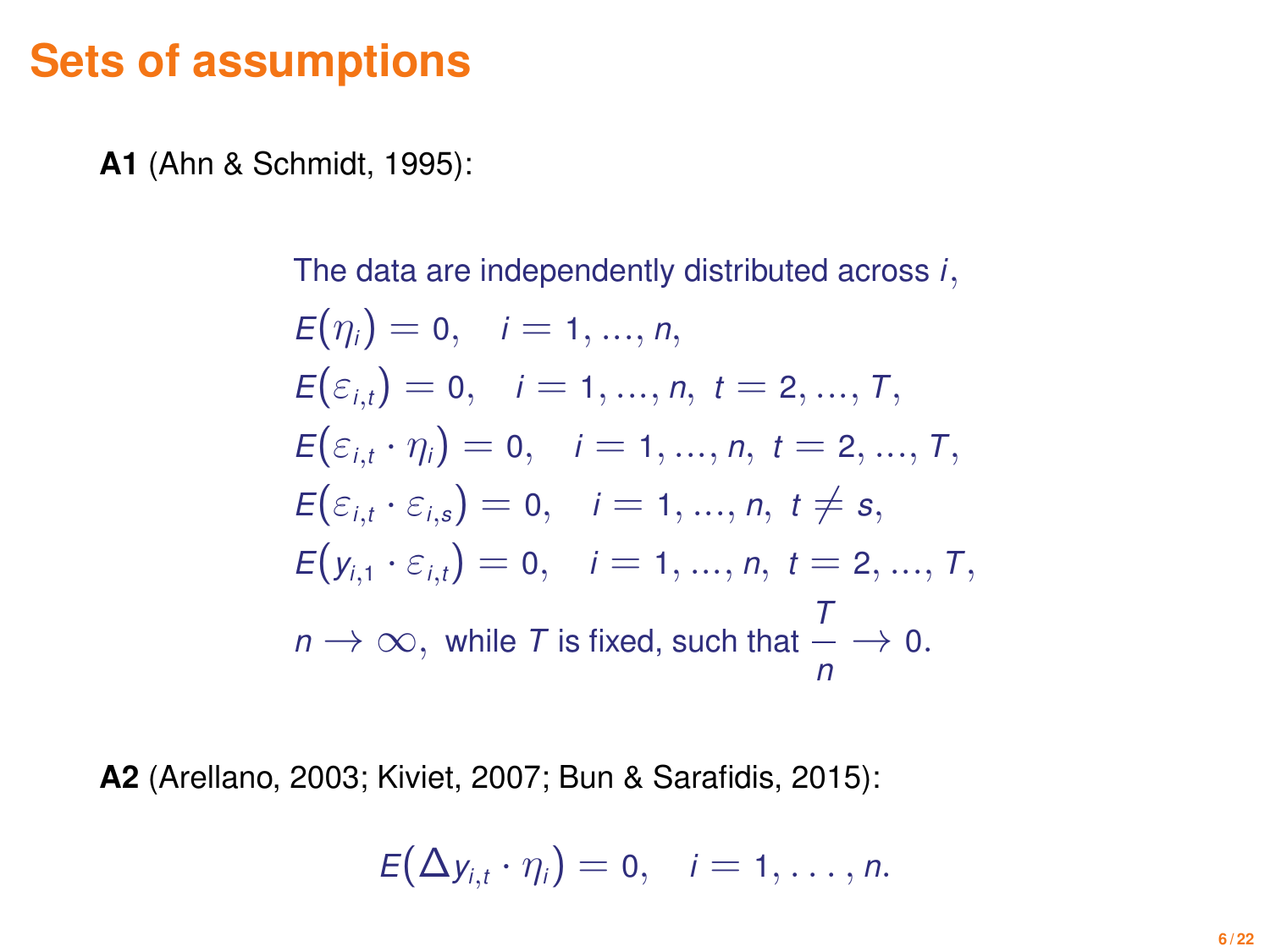## **Moment conditions are derived w.r.t.**

**Equation in levels**

$$
y_{i,t} = \alpha_1 y_{i,t-1} + \ldots + \alpha_p y_{i,t-p}
$$
  
+  $\beta_1 x_{i,t^*,1}^* + \ldots + \beta_q x_{i,t^*,q}^* + \underbrace{\eta_i + \varepsilon_{i,t}}_{u_{i,t}}$ 

**Equation in (first) differences**

$$
\Delta y_{i,t} = \alpha_1 \Delta y_{i,t-1} + \ldots + \alpha_p \Delta y_{i,t-p} \n+ \beta_1 \Delta x_{i,t^*,1}^* + \ldots + \beta_q \Delta x_{i,t^*,q}^* + \Delta \varepsilon_{i,t}
$$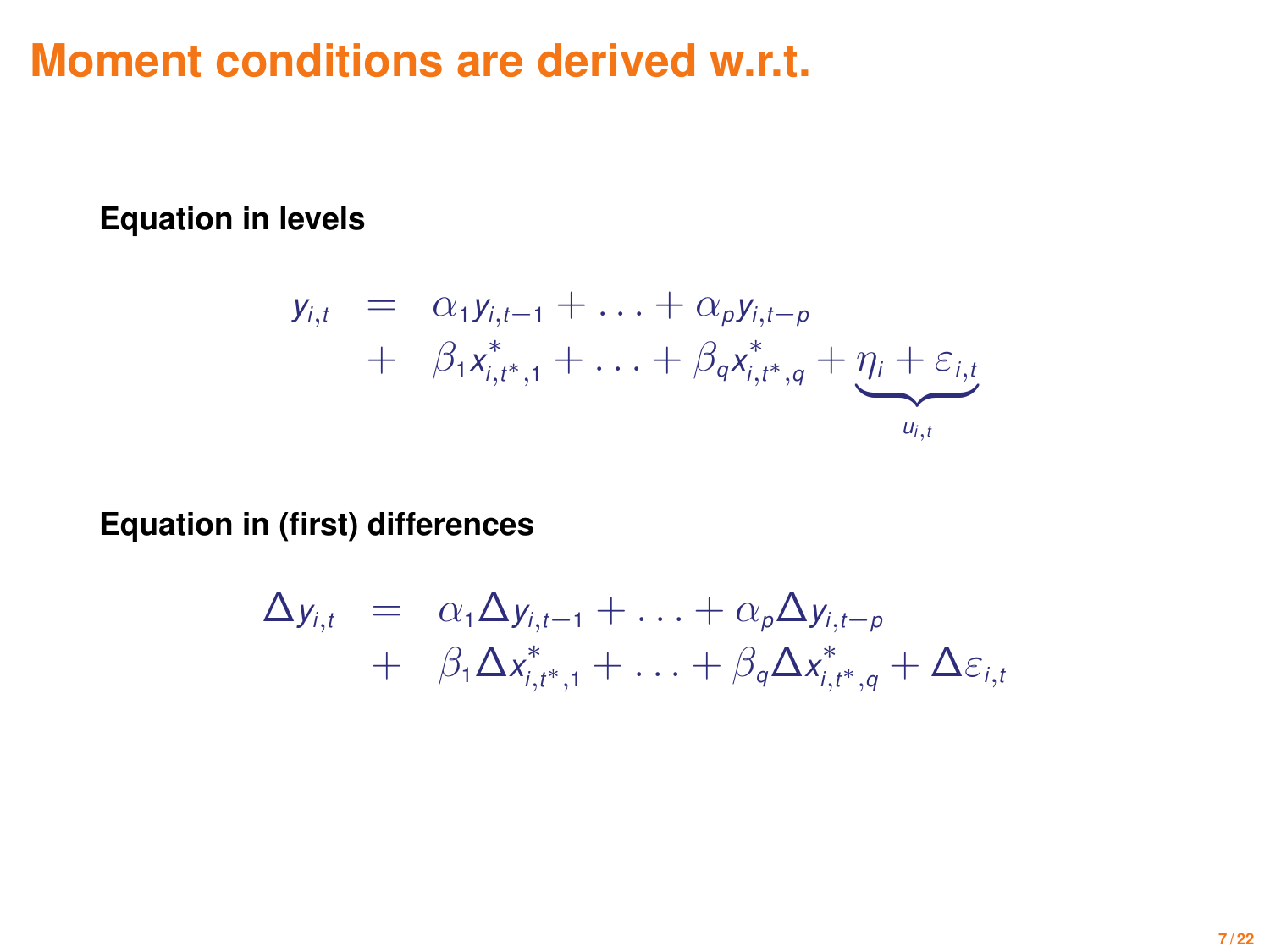# **Standard moment conditions**

## **under A1**

**Linear** moment conditions w.r.t. **equation in differences**

 $E(y_{i,s} \cdot \Delta u_{i,t}) = 0,$  *t* = 3, . . . , *T*; *s* = 1, . . . , *t* − 2. (MYD)

**Nonlinear** moment conditions

$$
E(u_{i,t} \cdot \Delta u_{i,t-1}) = 0, \qquad t = 4, \ldots, T.
$$
 (MN)

$$
E(u_{i,T} \cdot \Delta u_{i,t-1}) = 0, \qquad t = 4, \ldots, T.
$$
 (MNAS)

## **under A1 & A2**

**Linear** moment conditions w.r.t. **equation in levels**

$$
E(\Delta y_{i,t-1} \cdot u_{i,t}) = 0, \quad t = 3, \ldots, T.
$$
 (MYL)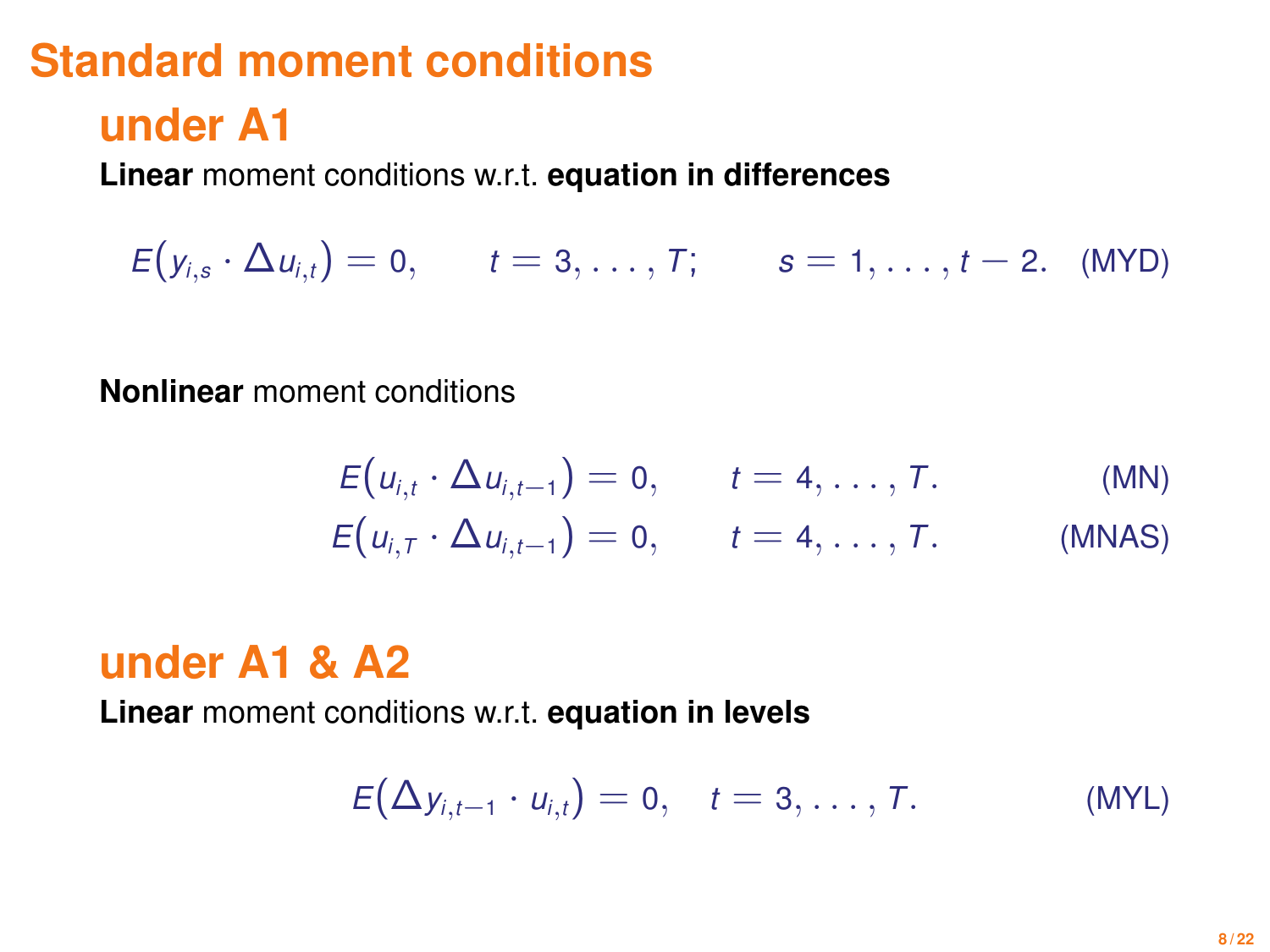## **Moment conditions from covariates**

**Linear** moment conditions w.r.t. **equation in differences**

$$
E\left(\sum_{t=2}^{T} \Delta x_{it} \Delta u_{it}\right) = 0 \quad \text{for exogenous } x. \quad \text{(MFCD)}
$$
\nAlternatively  $E(x_{i,s} \cdot \Delta u_{i,t}) = 0$ ,  $t = 3, \ldots, T$ ,  $\text{(MXD)}$ 

\nwhere  $s = 1, \ldots, t - 2$ , for endogenous  $x$ ,  $s = 1, \ldots, t - 1$ , for predetermined  $x$ ,  $s = 1, \ldots, T$ , for strictly exogenous  $x$ .

**Linear** moment conditions w.r.t. **equation in levels**

$$
E\left(\sum_{t=1}^{T} x_{it} u_{it}\right) = 0 \quad \text{for exogenous } x. \quad \text{(MFCL)}
$$
  
Alternatively  $E(\Delta x_{i,v} \cdot u_{i,t}) = 0$ , \quad \text{(MXL)}

where 
$$
v = t - 1
$$
;  $t = 3, ..., T$ , for endogenous x,  
 $v = t$ ;  $t = 2, ..., T$ , otherwise.

**Note**: MXD/MXL require analogous assumptions to A1 and/or A2 w.r.t. *x*.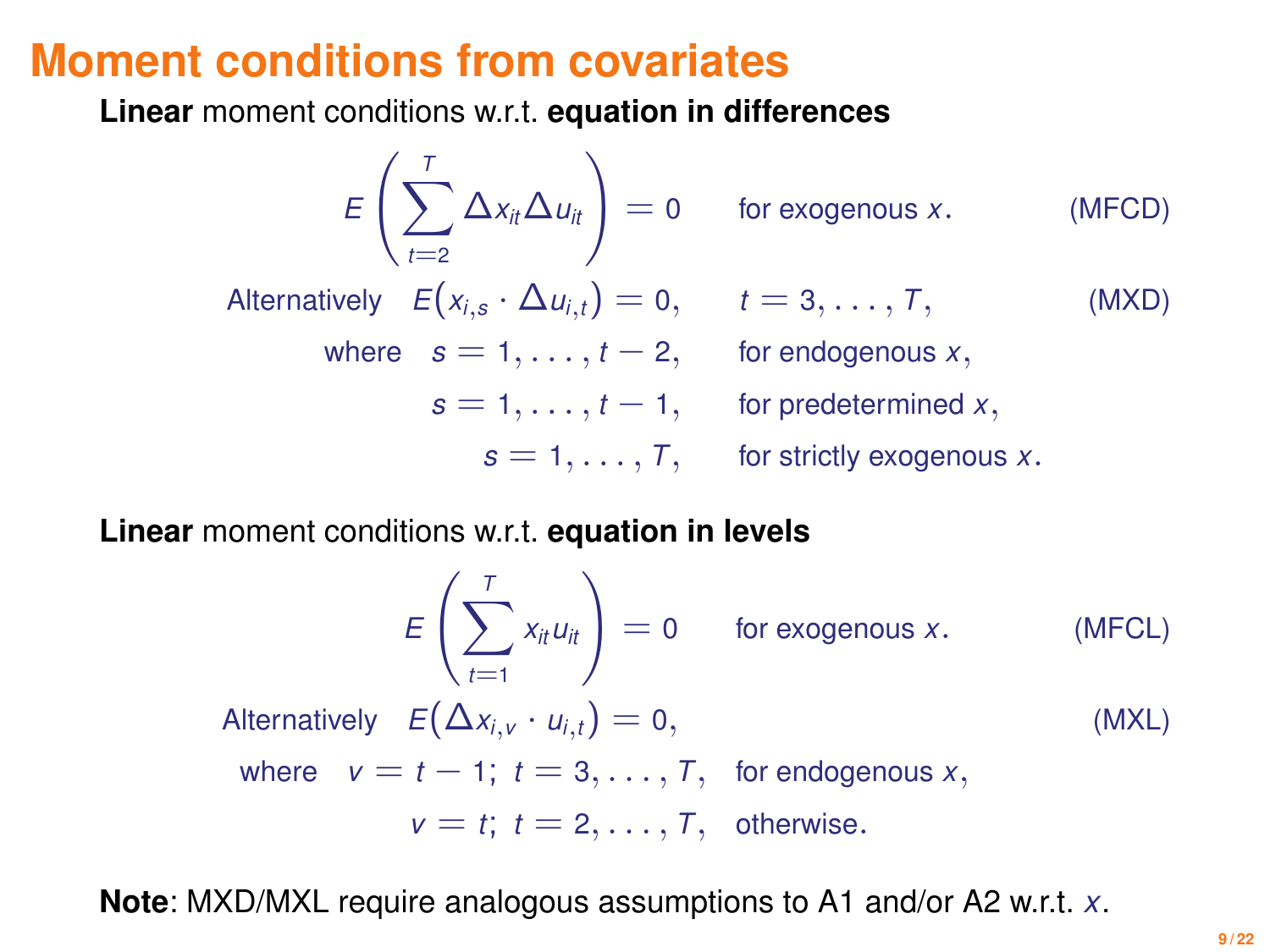# <span id="page-9-0"></span>**Why we should care about nonlinear moment conditions**

When the lag parameter is close to one, ...

. . . linear moment conditions derived from A1 fail to identify the lag parameter.

. . . additional linear moment conditions derived from A2

- provide a remedy, but:
- A2 may be suspect in many contexts (e.g., Arellano's worker example).

. . . nonlinear moment conditions from A1 can

- identify the lag parameter  $\Rightarrow$  estimate consistently.
- serve as robustness check  $\Rightarrow$  A2 valid?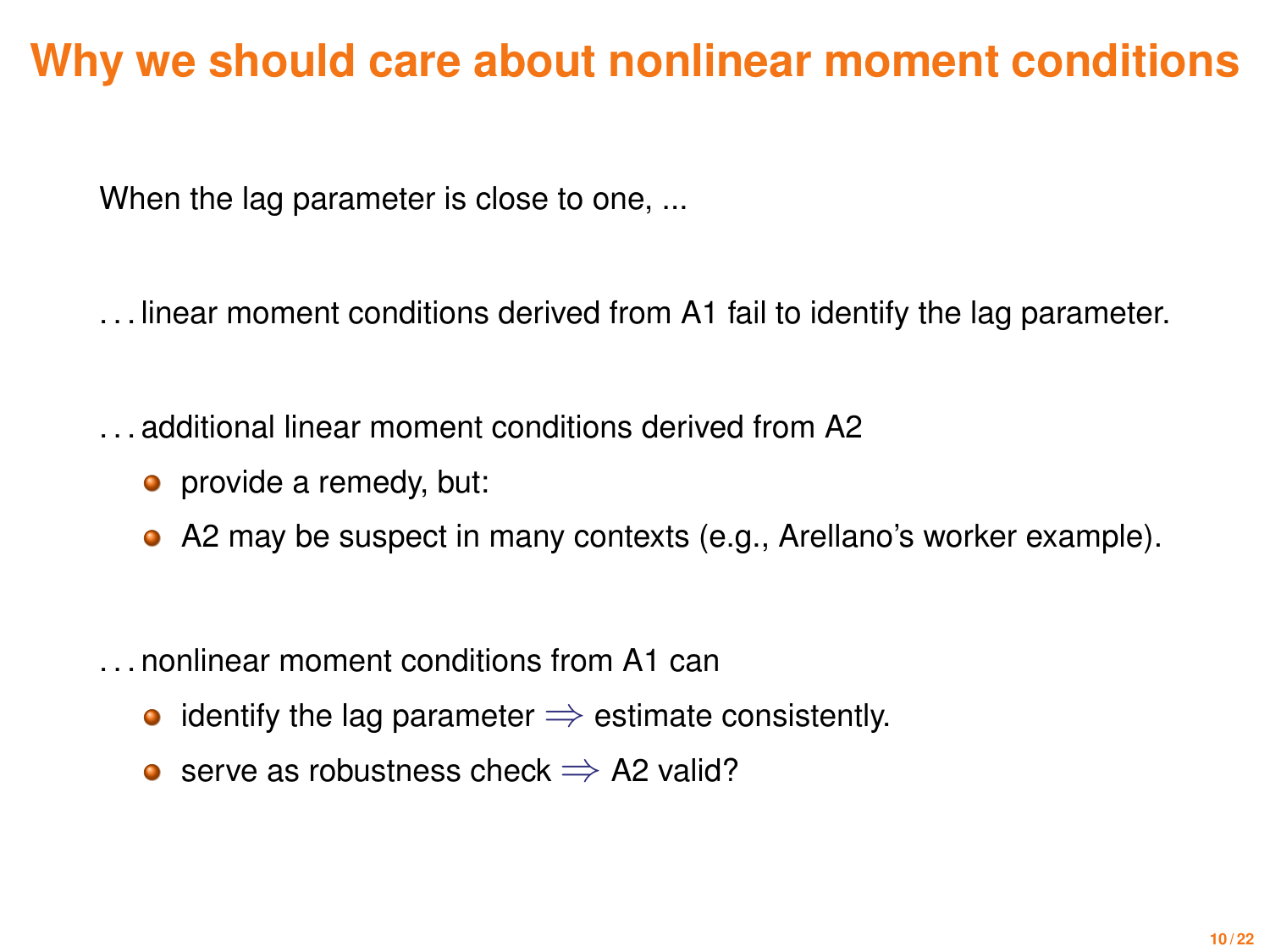# <span id="page-10-0"></span>**Installing and loading package**

### Install CRAN-Version

```
install.packages("pdynmc")
```

```
### Install most recent version from Github
```

```
install.packages("devtools")
library(devtools)
install_github("markusfritsch/pdynmc")
```

```
### Load installed package
```

```
library(pdynmc)
```
Note: Copy & paste the code to R should work.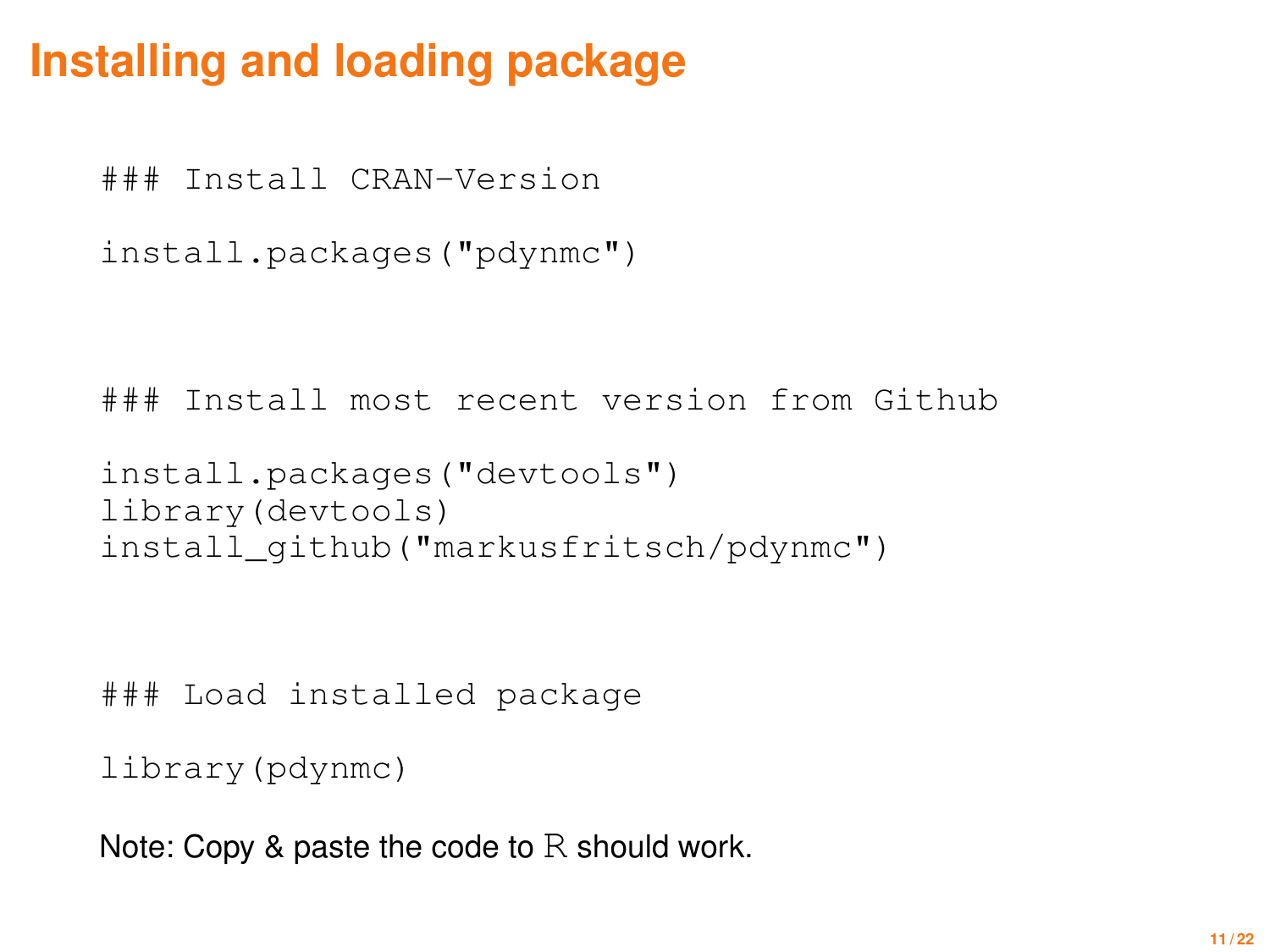# **Load and adjust example data set**

### **Employment and Wages in the United Kingdom**

(Arellano & Bond, 1991)

```
data(EmplUK, package = "plm")dat <- EmplUK
dat[\,c(4:7)] <- log(dat[\,c(4:7)])
names(dat)[4:7] <- c("n", "w", "k", "ys")
```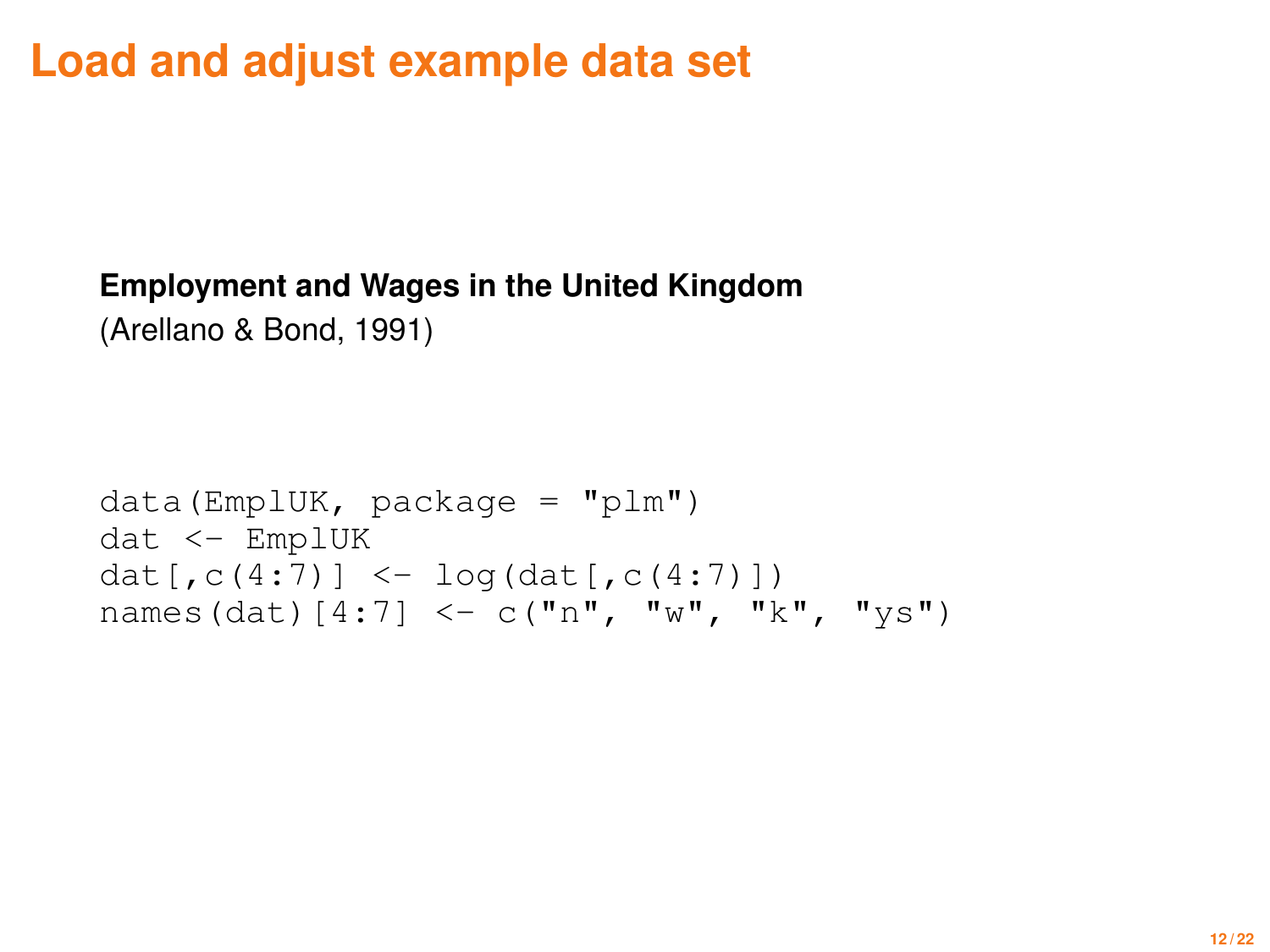# **Function data.info**

```
data.info(
  dat,
  i.name = "firm",t.name = "year")
```
#### **yields**

Unbalanced panel data set with 1031 rows and the following time period frequencies: 1976 1977 1978 1979 1980 1981 1982 1983 1984 80 138 140 140 140 140 140 78 35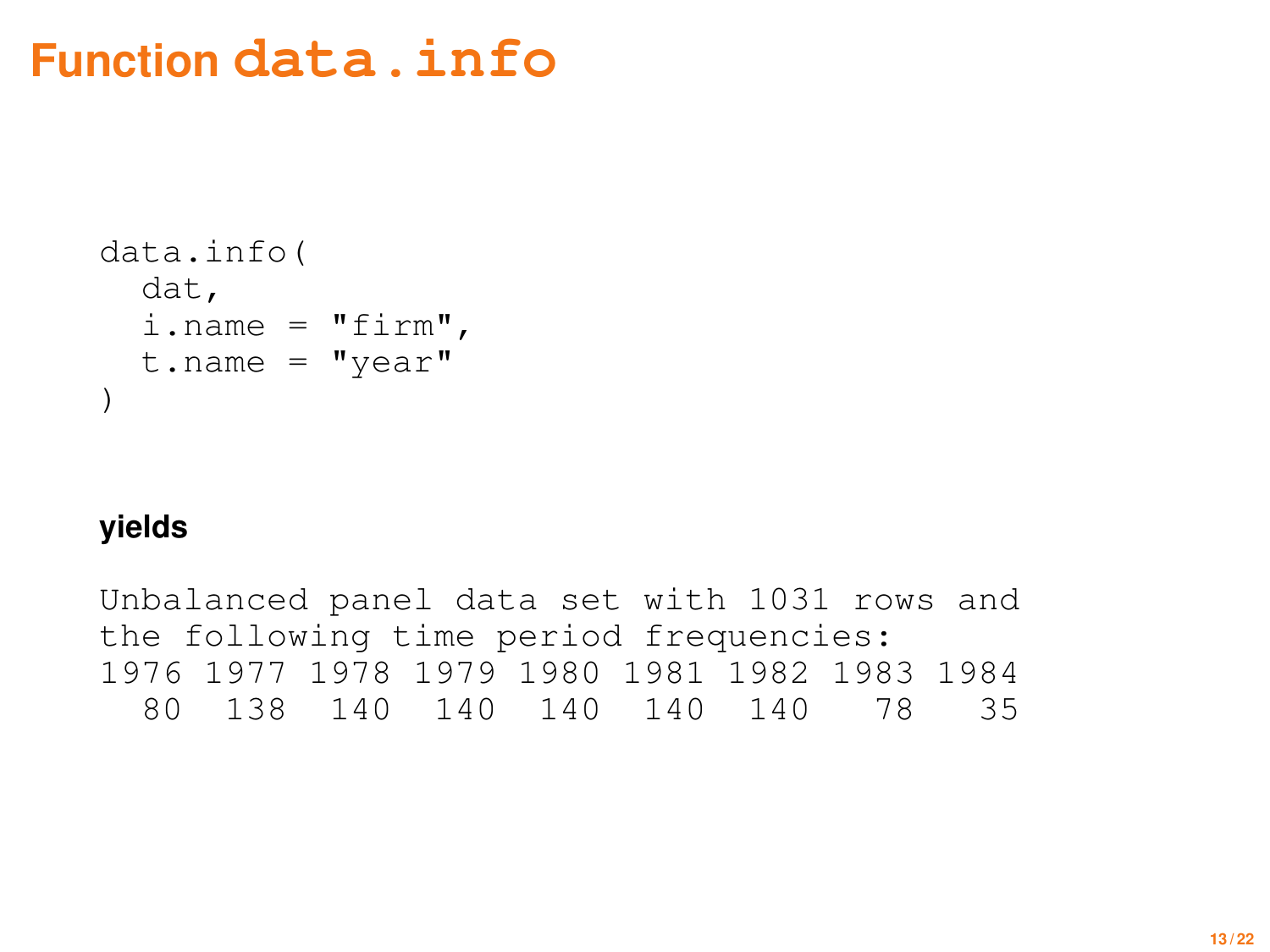# **Function strucUPD.plot**

```
strucUPD.plot(
  dat,
  i.name = "firm",t.name = "year")
```
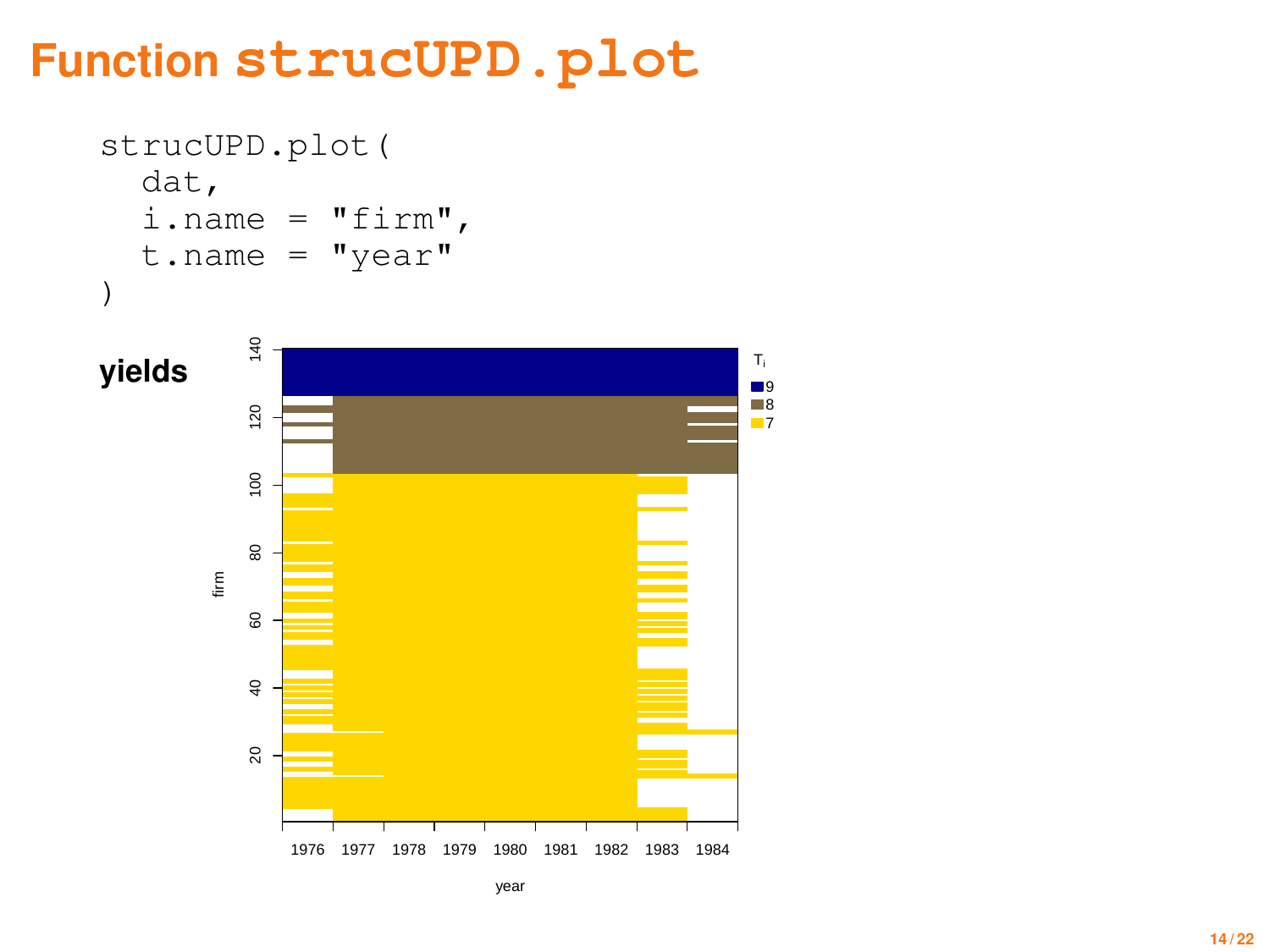# **Function pdynmc**

```
reg <- pdynmc(
 dat = dat, varname.i = "firm", varname.t = "vear",
 use.mc.diff = TRUE, use.mc.lev = FALSE, use.mc.nonlin = TRUE,
  include. y = TRUE,varname.y = "n", lagTerms.y = 2,
  fur.com = TRUE.fur.con.diff = TRUE, fur.con.lev = TRUE,
  varname.reg.fur = c("w", "k", "ys"),
  laTerms.read.fur = c(1,2,2).
  include.dum = TRUE,
  dum.diff = TRUE, dum.lev = FALSE,
 varname.dum = "year",
  w.mat = "iid.err", std.err = "corrected",
 estimation = "iterative",
# max.iter = 4.
 opt.meth = "BFGS"
)
summary(reg)
```
**yields** . . .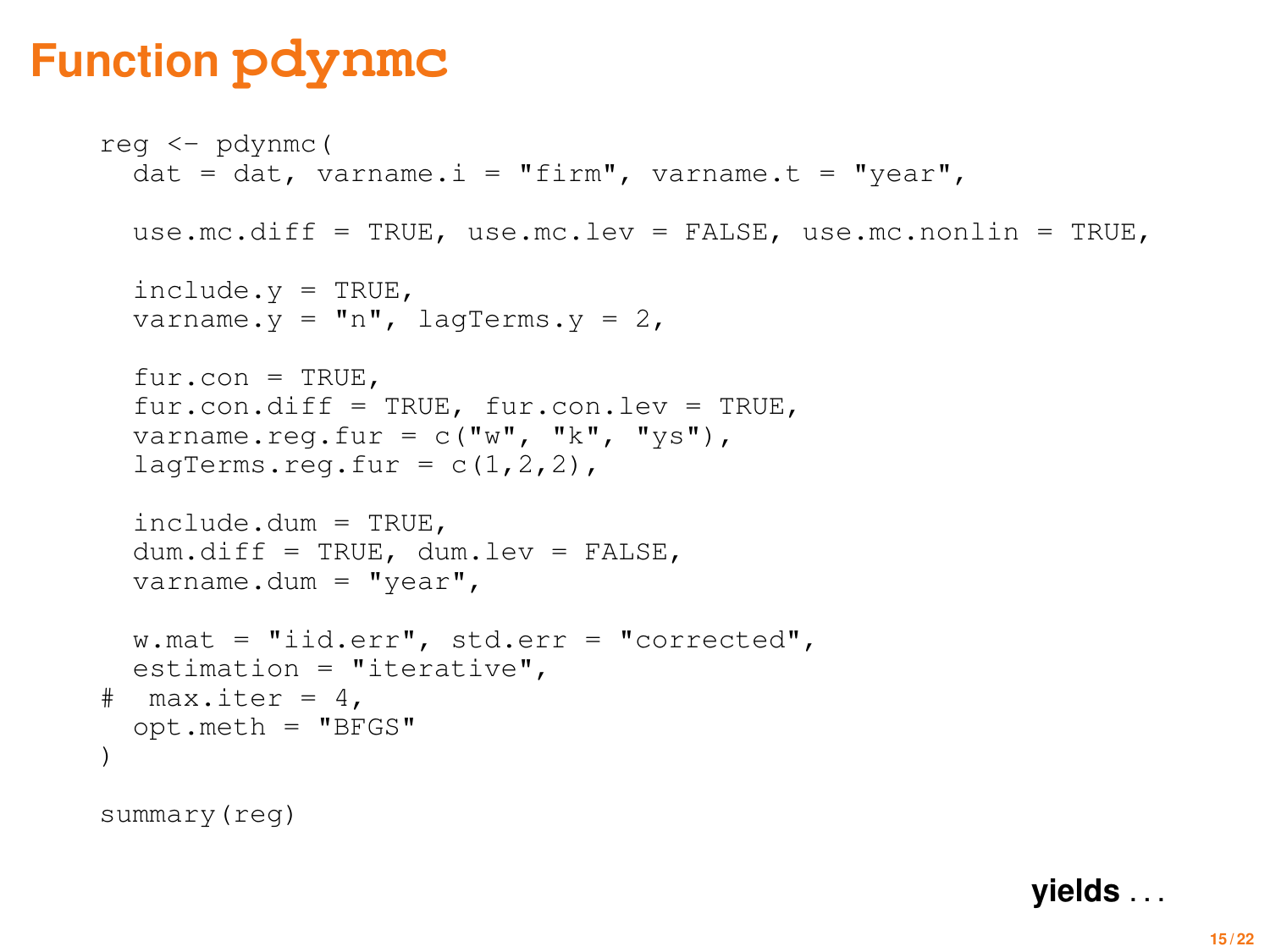# **Model output for object reg (excerpt)**

Dynamic linear panel estimation (iterative) Estimation steps: 13

#### Coefficients:

|      |                  |         |          | Estimate Std.Err.rob z-value.rob $Pr(>   z.rob )$                                               |  |
|------|------------------|---------|----------|-------------------------------------------------------------------------------------------------|--|
|      | L1.n 1.19704     | 0.06855 | 17.463   | $< 2e-16$ ***                                                                                   |  |
| L2.n | $-0.12589$       | 0.06799 | $-1.852$ | $0.06403$ .                                                                                     |  |
| L0.w | $-0.21935$       | 0.12697 | $-1.728$ | $0.08399$ .                                                                                     |  |
|      | $L1.w$ 0.25791   | 0.13753 | 1.875    | $0.06079$ .                                                                                     |  |
|      | $LO.k$ $0.25521$ | 0.05568 | 4.583    | $< 2e-16$ ***                                                                                   |  |
|      | $L1.k - 0.15546$ | 0.07673 | $-2.026$ | $0.04276 *$                                                                                     |  |
|      | $L2.k -0.15599$  | 0.05498 | $-2.837$ | $0.00455$ **                                                                                    |  |
|      | $L0.ys$ 0.53006  | 0.18336 | 2.891    | $0.00384$ **                                                                                    |  |
|      | $L1.ys -0.37925$ | 0.22256 | $-1.704$ | $0.08838$ .                                                                                     |  |
|      | $L2.ys -0.20770$ | 0.15186 | $-1.368$ | 0.17131                                                                                         |  |
|      | 1979 0.03124     | 0.01015 | 3.077    | $0.00209**$                                                                                     |  |
|      |                  |         |          |                                                                                                 |  |
|      | Signif. codes:   |         |          | $0 \rightarrow***'$ 0.001 $\rightarrow***'$ 0.01 $\rightarrow*'$ 0.05 $\cdot$ .' 0.1 $\cdot$ '1 |  |

53 total instruments are employed to estimate 16 parameters 27 linear (DIF) 4 nonlinear 8 further controls (DIF) 8 further controls (LEV) 6 time dummies (DIF)

J-Test (overid restrictions): 48.1 with 37 DF, pvalue: 0.1046 F-Statistic (slope coeff): 92232.95 with 10 DF, pvalue: <0.001 F-Statistic (time dummies): 20.63 with 6 DF, pvalue: 0.0021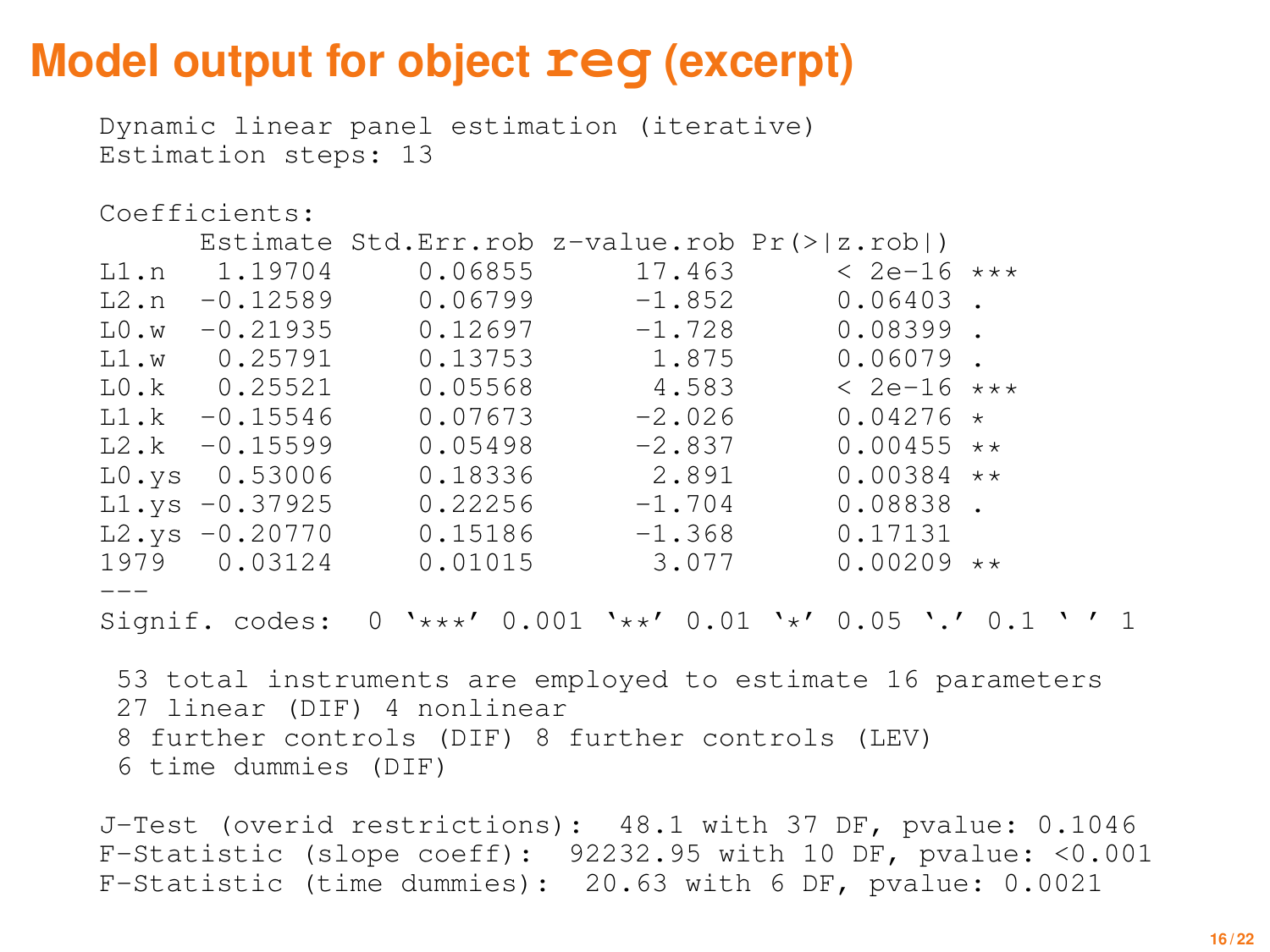# **Coefficient range plot**

plot(reg, type = "coef.range", omit1step = TRUE)

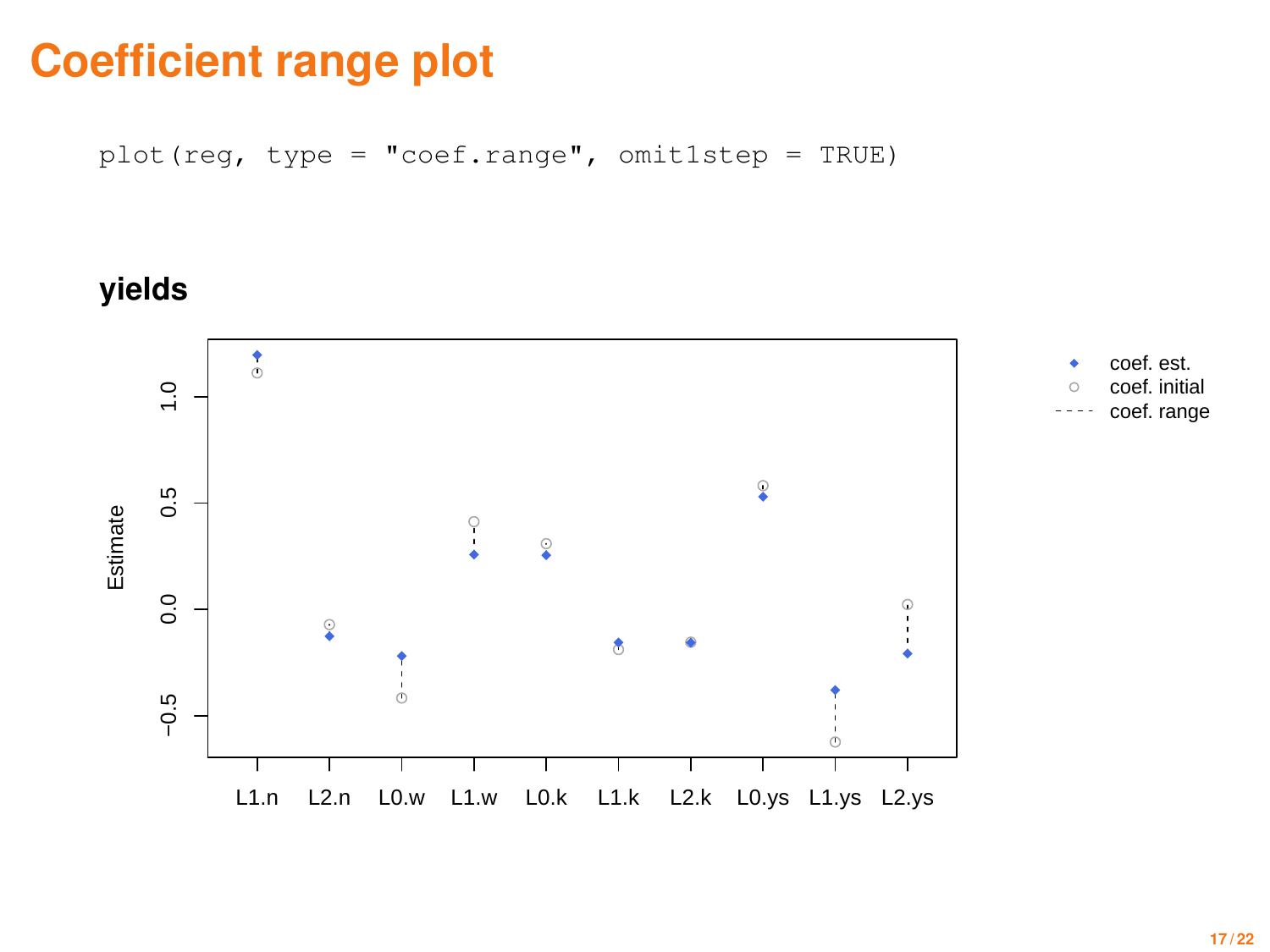# **Coefficient path plot (Hansen & Lee, 2020)**

```
plot(reg, type = "coef.path", omit1step = TRUE,
  co = c("L1.n", "L2.n", "L0.w", "L1.w"))
```


Iteration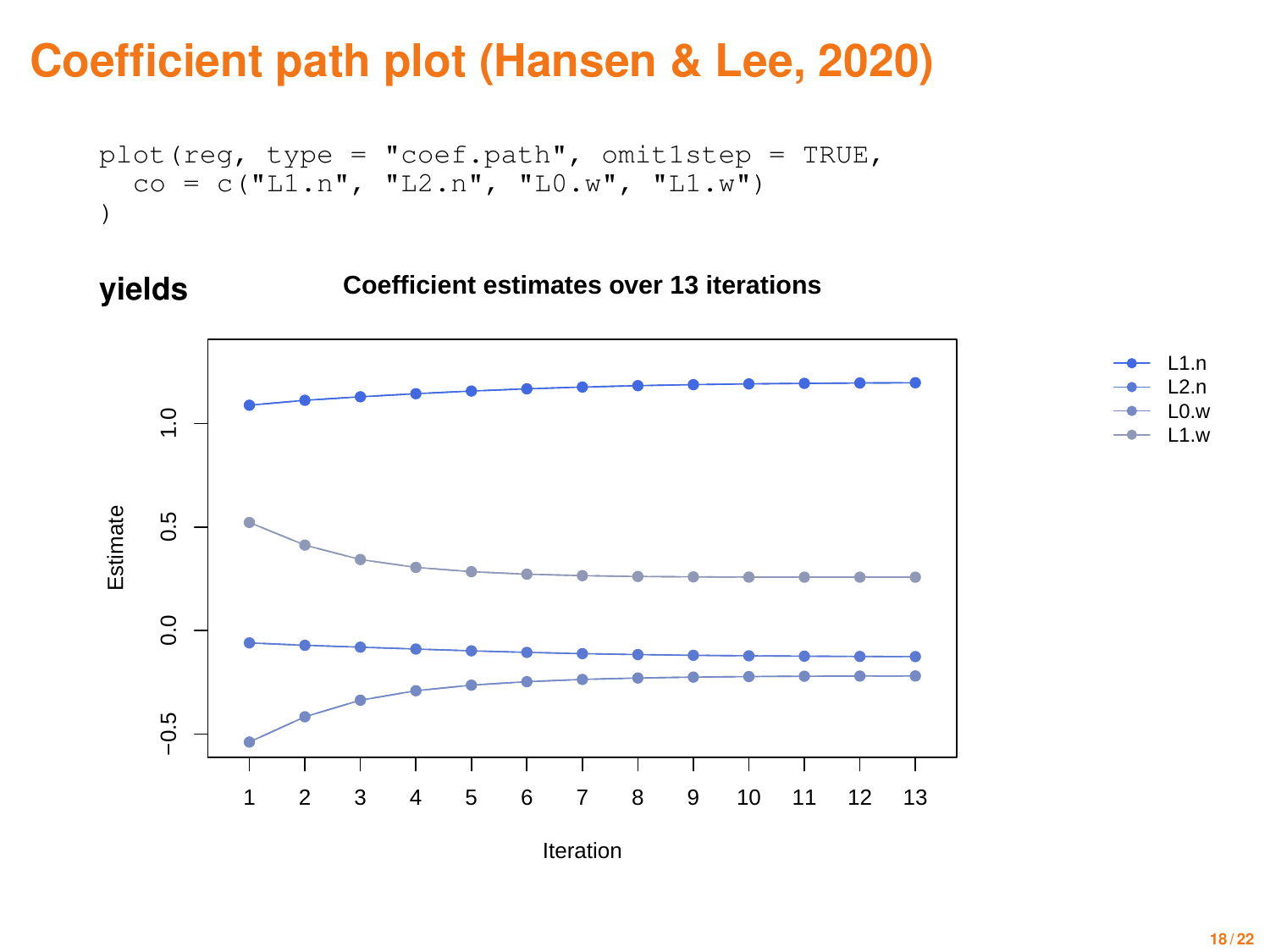# **Arguments of function pdynmc (1)**

| R-command       | Type of moment conditions |
|-----------------|---------------------------|
| use.mc.diff     | MYD/MFCD/MXD              |
| use.mc.lev      | MYL/MFCL/MXL              |
| use.mc.nonlin   | MN                        |
| use.mc.nonlinAS | <b>MNAS</b>               |

| R-command           | Estimate parameter(s) | Derive moment condition(s) |
|---------------------|-----------------------|----------------------------|
| include.y           |                       | MYD/MYL                    |
| fur.con/include.dum |                       | <b>MFCD/MFCL</b>           |
| include.x           |                       | MXD/MXL                    |
| include.x.instr     |                       | MXD/MXL                    |
| include.x.toInstr   |                       | $\overline{\phantom{0}}$   |

Note: Essential arguments are indicated in bold (**dat**, **varname.i**, **varname.t**).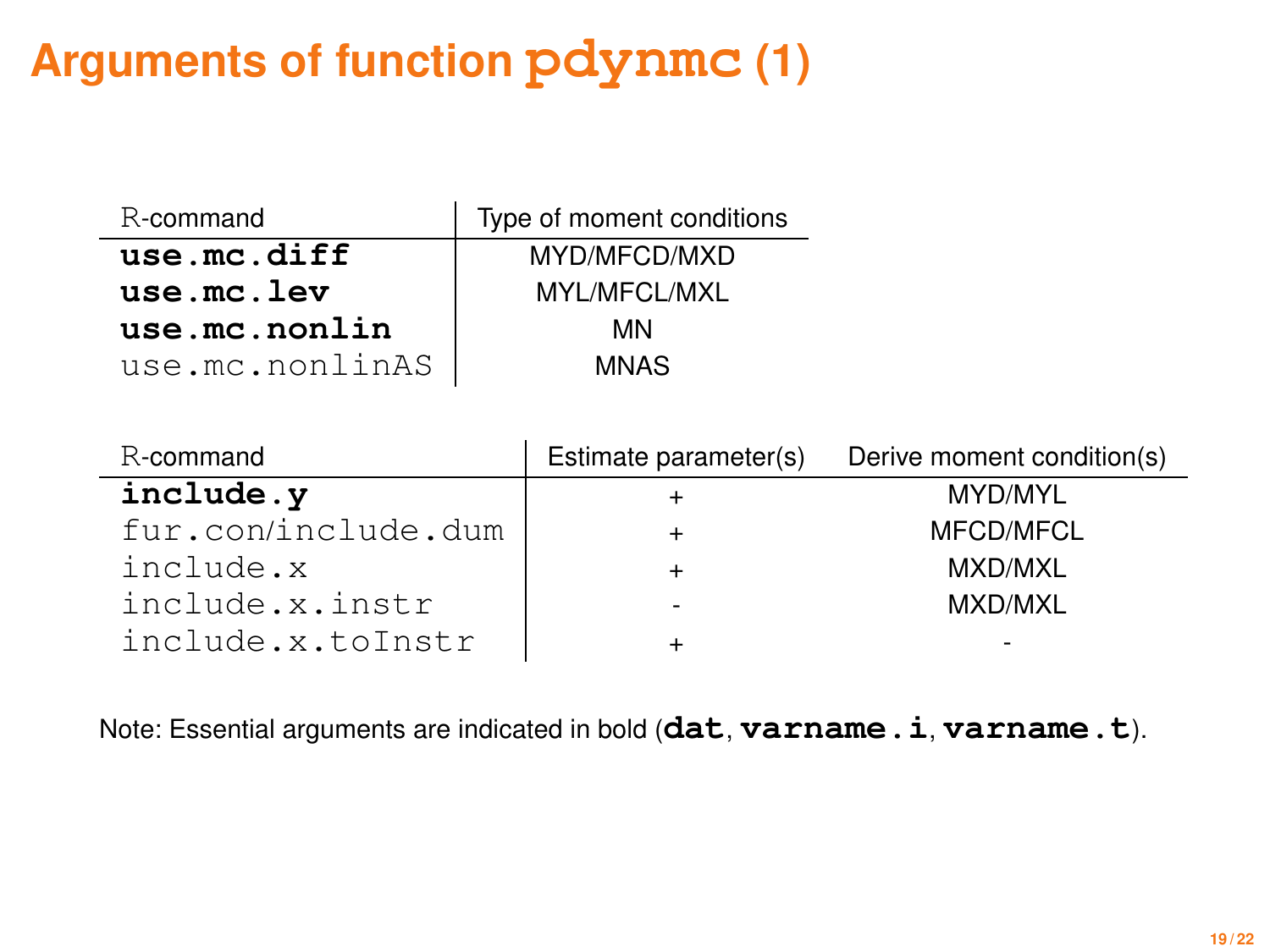# **Arguments of function pdynmc (2)**

| • Relate to data set columns:           | varname.req.end  |
|-----------------------------------------|------------------|
| • Restrict number of parameters:        | lagTerms.reg.end |
| • Restrict number of moment conditions: | maxLags.reg.end  |

|              | varname. | lagTerms. maxLags. |  |
|--------------|----------|--------------------|--|
| .i           |          |                    |  |
| $\cdot$ t    |          |                    |  |
| $\cdot$ V    |          |                    |  |
| .reg.end     |          |                    |  |
| .req.pre     |          |                    |  |
| .req.ex      |          |                    |  |
| .reg.instr   |          |                    |  |
| .reg.toInstr |          |                    |  |
| .reg.fur     |          |                    |  |
| ាងអា         |          |                    |  |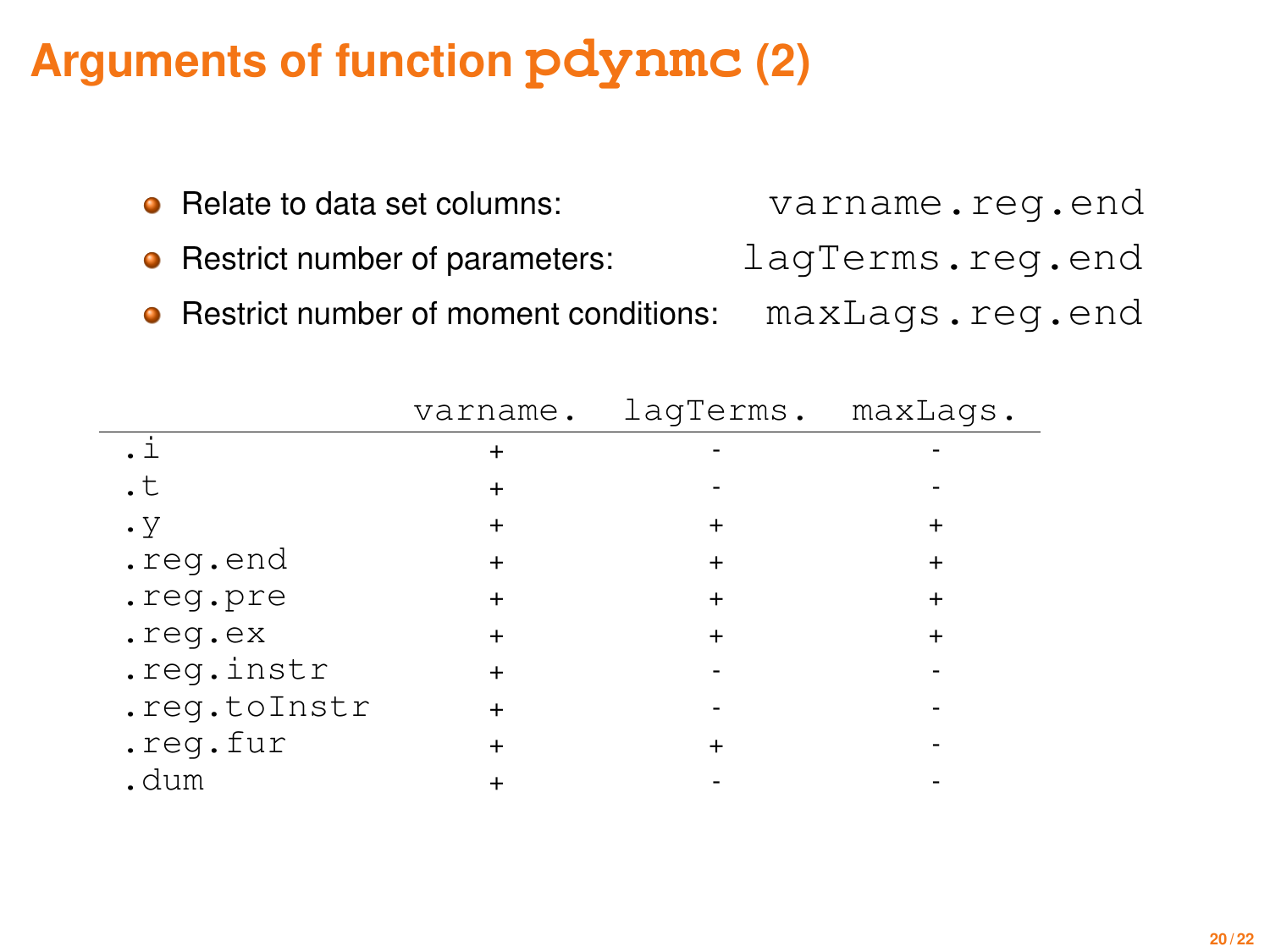# **Arguments of function pdynmc (3)**

| Context                  | R-command        |
|--------------------------|------------------|
| Basic configuration      | w.mat            |
|                          | std.err          |
|                          | estimation       |
| Handle multicollinearity | col tol          |
|                          | inst.thresh      |
| Stata-conformity         | inst.stata       |
|                          | w.mat.stata      |
| Iterated estimation      | max.iter         |
|                          | iter.tol         |
| Nonlinear optimization   | opt.method       |
|                          | hessian          |
|                          | optCtrl          |
| <b>Starting values</b>   | custom.start.val |
|                          | start.val        |
|                          | start.val.lo     |
|                          | start.val.hi     |
|                          | seed.input       |